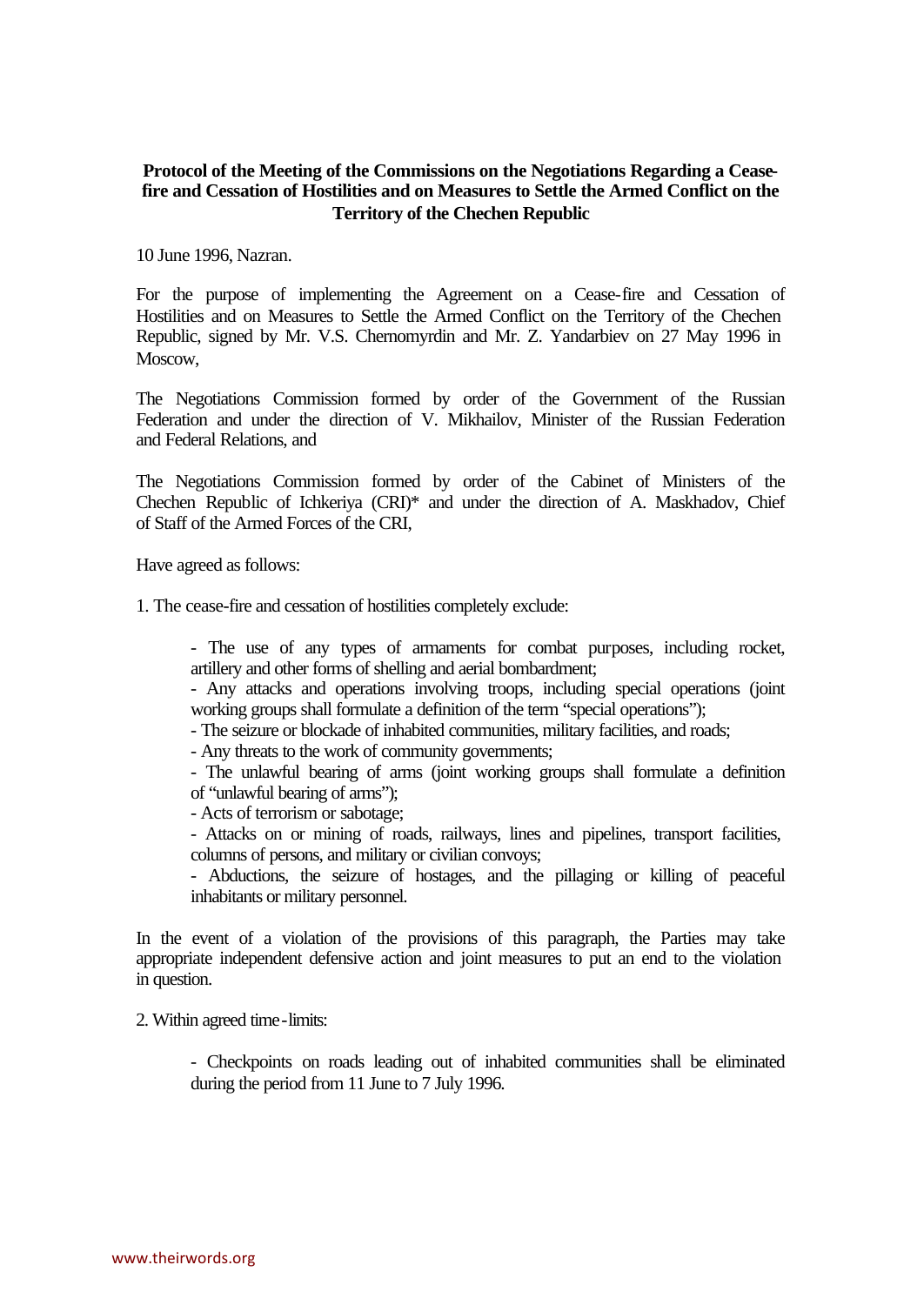- For the purpose of protecting formations of the Provisional United Forces, control checkpoints are to be established, which shall be eliminated as those formations are withdrawn.

- The withdrawal of the Provisional United Forces from the territory of the Chechen Republic shall be completed by the end of August 1996. To that end, joint working groups shall draw up a timetable for the stage-by-stage withdrawal and removal of the Provisional United Forces from the territory of the Chechen Republic and for its demilitarization.

3. Joint working groups shall be established to monitor the implementation of paragraphs 1 and 2 of this Protocol.

4. The heads of the working groups – V. Tikhominov, Commander of the Provisional United Forces, and A. Kaskhadov, Chief of Staff of the Armed Forces of the Chechen Republic of Ichkeriya – shall:

- Carry out an exchange of the data required to monitor the implementation of paragraphs 1 and 2 of the Protocol;

- Delimit the zones of responsibility and designate the persons responsible for the cease-fire and cessation of hostilities in those zones (the joint working groups shall determine the number of zones of responsibility);

-Begin drawing up a timetable for the stage-by-stage withdrawal and removal of the Provisional United Forces from the territory of the Chechen Republic and for its demilitarization, reaching an agreement on this timetable before 15 June 1996 at the level of Negotiations Commission heads.

5. The Negotiations Commissions have agreed that it is necessary to conduct free and democratic elections to the organs of State government of the Chechen Republic at all levels and with the participation of all genuine political forces, with those elections to be subject to public and international monitoring after the withdrawal of the Provisional United Forces from the territory of the Chechen Republic and its demilitarization have been completed.

The question of how the elections to any organ of State government of the Chechen Republic at all levels and with the participation of all genuine political forces are to be conducted is an internal affair of the Chechen Republic.

6. The participants in the negotiations shall refrain from any actions or statements that obstruct or that might obstruct the implementation of the Agreement of 27 May 1996, the Protocol of 28 May 1996, this Protocol, and all subsequent joint decisions by the participants in the negotiations.

This Protocol has been drawn up in three authentic copies.

V. Mikhailov